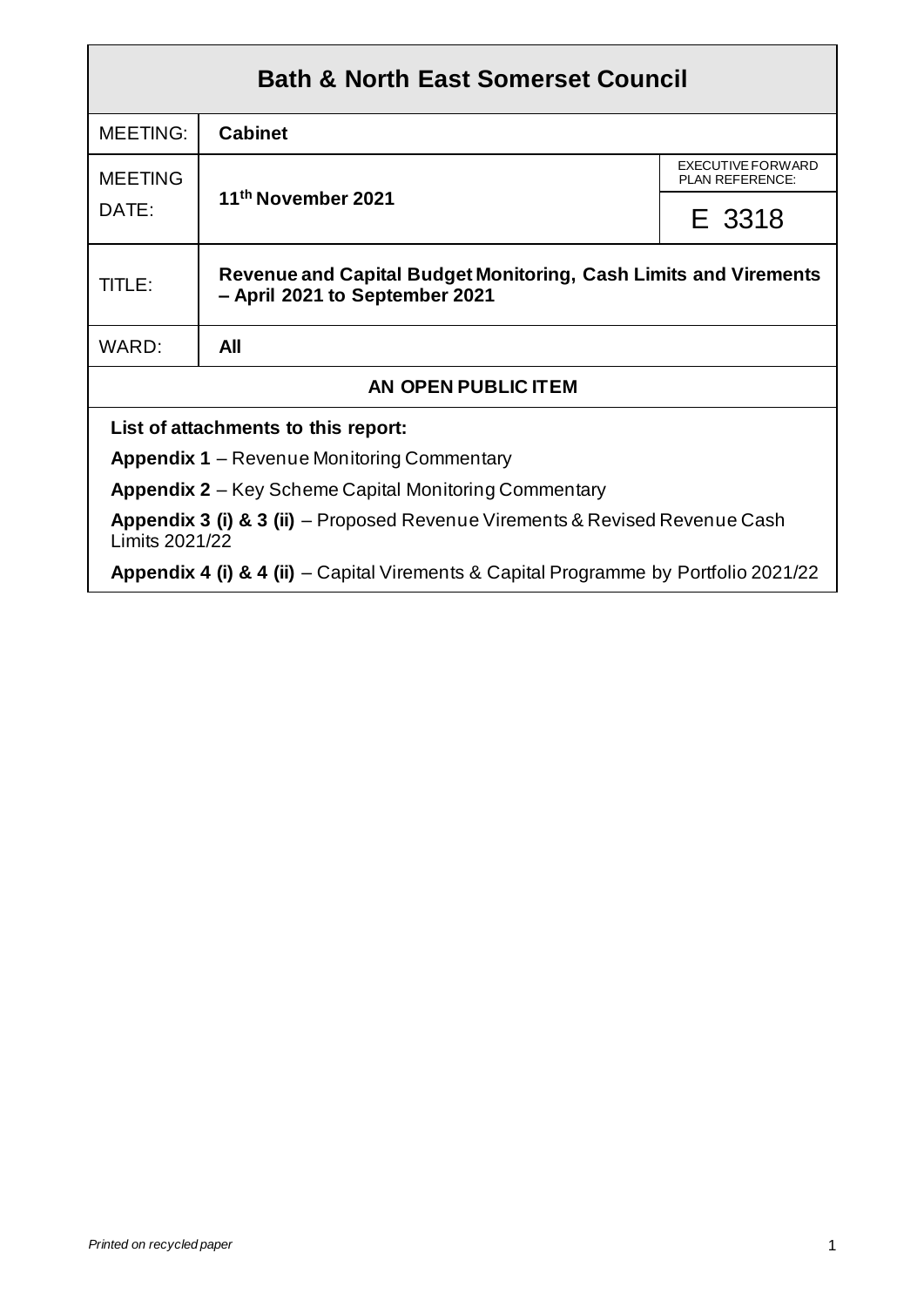### **EXECUTIVE SUMMARY**

#### **a) Revenue budget**

The Revenue budget outturn is currently forecast to be on budget. This includes the use of £1.5m Covid contingency funding to fund the on-going financial pressures resulting from the pandemic.

Significant projected income losses in Heritage Services and demand pressures in Children's Services are offset by underspends in Adults Services and quicker than expected recovery in Parking income. Many services across the Council are also suffering continued income losses, although the government's sales, fees and charges compensation scheme, which covers the first three months of the year, is helping mitigate some of the impact to the bottom line.

The Dedicated Schools Grant (DSG) continues to forecast an in-year SEND placement pressure of £6.3m. This currently does not affect the Council's revenue position. Mitigation plans are being worked up to reduce the ongoing deficit over a number of years going forward.

Savings of £8.5m were included in the 2021/22 budget. At present the majority of savings are expected to be delivered. Management action plans to mitigate will be identified should delivery of any become at risk. Any savings already identified as unachievable have been put forward as pressures in the 22/23 Budget proposals that are currently under consideration by the Senior Leadership Team and Cabinet Portfolio Leads.

#### **b) Capital budget**

The current position of the 2021/22 Capital Programme is a forecast of £121m against a budget of £135.6m. The variance of £14.6m reflects anticipated rephasing requests into future years, mainly from the large Economic Development Project for Bath Western Riverside and loans to the Council's Housing Company.

#### **c) Council Tax and Business Rates**

Taking the impact of the reduction in LCTSS claimant numbers and the increase in chargeable dwellings into account, the current forecast is for an in year surplus of £1.5m on the Collection Fund in respect of Council Tax, of which the Council's share is £1.26m.

The current in year forecast for the Business Rate element of the collection fund is for a deficit of £0.07m, after allowing for additional s31 grant funding of £19.6m in respect of the retail reliefs. The deficit is mainly the result of a reduction in rates payable, partly offset by a favourable position on the appeals provision, following the withdrawal of a number of appeals made against the 2010 rating list.

#### **d) Council Reserves**

The current outturn forecast includes the use of £1.5m from the Council's Covid contingency reserve to fund ongoing pressures resulting from the pandemic.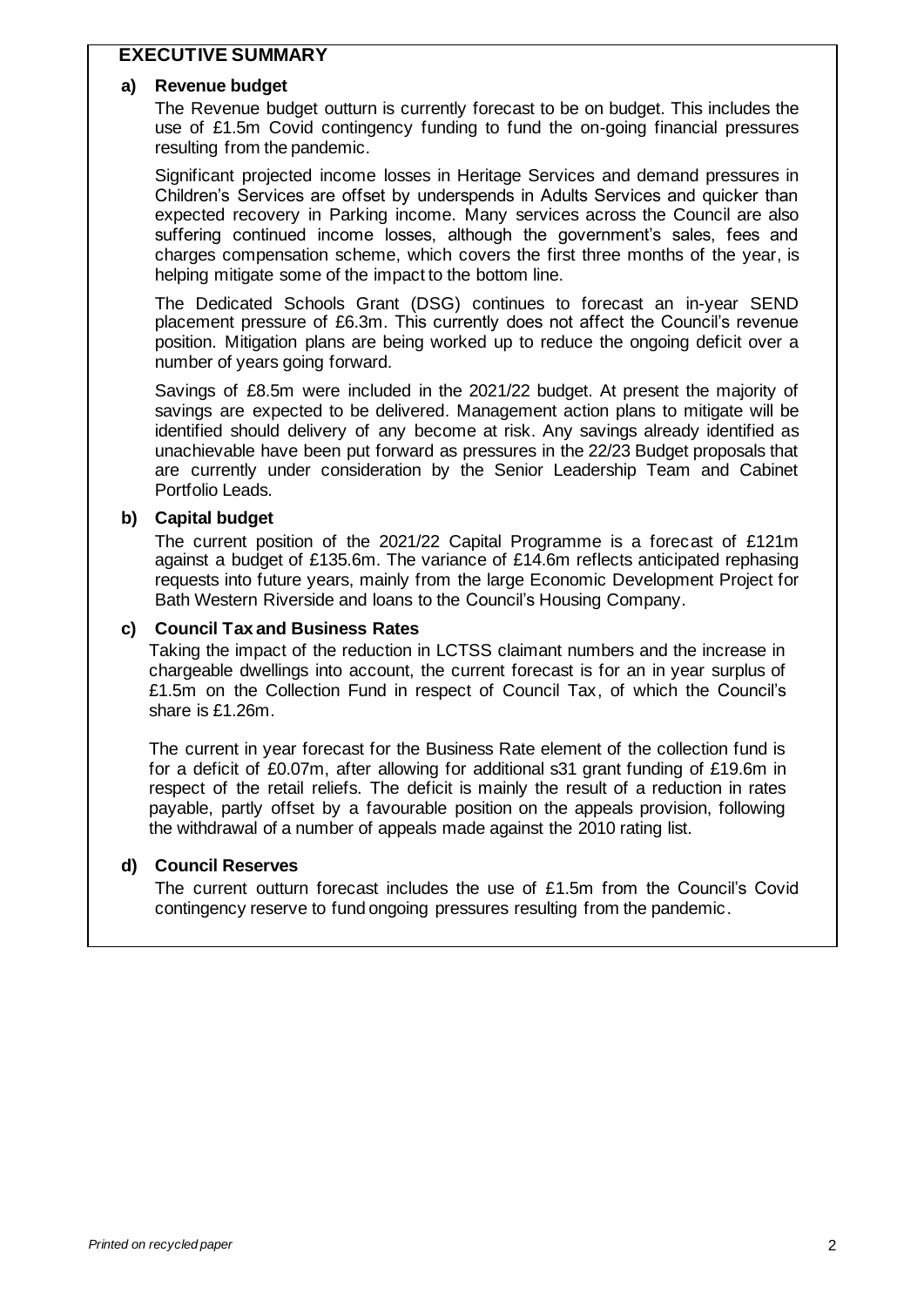# **1 THE ISSUE**

1.1 This report presents the financial monitoring information for the Authority as a whole for the financial year 2021/22, using information available as at the end of September 2021.

# **2 RECOMMENDATION**

The Cabinet is asked:

- 2.1 To note the 2021/22 revenue budget position (as at the end of September 2021).
- 2.2 To note the revenue virements listed for information only in Appendix 3(i).
- 2.3 To note the capital year-end forecast detailed in paragraph 3.25 of this report;
- 2.4 To note the changes in the capital programme including capital schemes that have been agreed for full approval under delegation listed in Appendix 4(i).

# **3 THE REPORT**

3.1 The Budget Management Scheme requires that the Cabinet consider the revenue and capital monitoring position four times per year.

### **REVENUE BUDGET**

- 3.2 Service Directors have been asked to outline the actual expected outturn for the year and the reasons to date for over / under budget forecasts. For revenue budgets which are forecast to be over budget, the Directors are expected to seek compensating savings to try and bring budgets back to balance.
- 3.3 A summary by Portfolio of the revenue position as at the end of the second quarter is shown in the table below:

| <b>Portfolio</b>                               | <b>Revised</b><br><b>Budget</b><br>E'm | Year<br>End<br><b>Forecast</b><br>£'m | Variance<br>Over /<br>(Under)<br>£'m |
|------------------------------------------------|----------------------------------------|---------------------------------------|--------------------------------------|
| <b>Economic Development and Resources</b>      | 10.76                                  | 13.29                                 | 2.53                                 |
| <b>Climate and Sustainable Travel</b>          | 1.08                                   | 0.99                                  | (0.09)                               |
| Adults and Council House Building              | 63.50                                  | 62.11                                 | (1.40)                               |
| Children & Young People, Communities & Culture | 31.86                                  | 34.28                                 | 2.42                                 |
| Neighbourhood Services                         | 24.43                                  | 24.91                                 | 0.47                                 |
| <b>Transport Services</b>                      | (3.29)                                 | (6.39)                                | (3.10)                               |
| Planning                                       | 2.04                                   | 2.71                                  | 0.66                                 |
| <b>Forecast Outturn Variance</b>               | 130.39                                 | 131.89                                | 1.50                                 |
| Use of Covid Contingency Reserve               |                                        |                                       | (1.50)                               |
| <b>Quarter 2 Forecast Outturn Position</b>     |                                        |                                       | 0.00                                 |

*Note: Some of the figures in this table are affected by rounding.*

3.4 The current **year-end** forecast is on budget. The forecast includes the projected use of £1.5m from the Covid Contingency Reserve to mitigate in year pressures.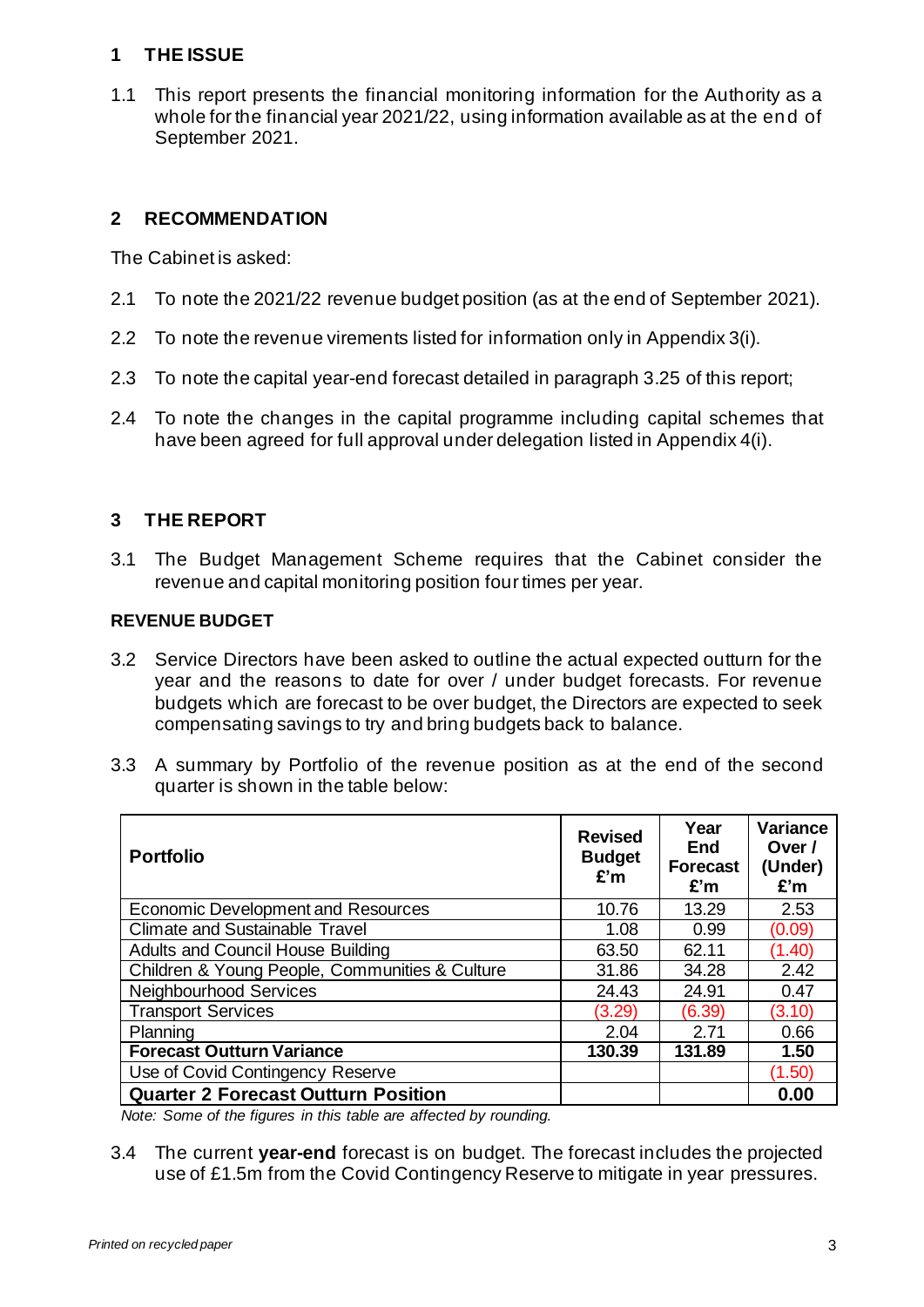#### **Portfolio Commentary**

3.5 Key variances and associated actions by Portfolio are as follows, a more detailed breakdown can be found in Appendix 1:

#### **Economic Development and Resources** *(£2.53m over budget, £0.89m favourable movement)*

The on-going pandemic continues to limit revenue generation in Heritage Services. However, strong summer visitor demand has improved the forecast by £0.35m, reducing the unfavourable forecast position from £1.90m to £1.55m. Income from the Thermae Bath profit share is also forecast to be impacted by £0.25m after allowing for sales, fees and charges compensation grant, while income from the Commercial Estate is forecast to be £0.23m less than budgeted. The Preparing for the Future programme continues to develop new approaches to ways of working and how we use our Corporate Estate, but currently there is a £0.99m pressure from unachieved income targets, staffing pressures and unbudgeted costs associated with the Bath Community Academy site at Culverhay. The increased use of bed and breakfasts for temporary accommodation means we cannot reclaim subsidy, which is contributing to a £0.50m pressure on the Housing/Council Tax Benefits Subsidy budget. These pressures are partially offset by temporary high levels of cash balances, which are delaying the need to borrow and result in a favourable £0.69m capital financing underspend.

#### **Climate and Sustainable Travel** *(£0.09m under budget, £0.16m favourable movement)*

A £0.1m staffing pressure in the Transport Planning, Policy and Sustainable Transport service relating to the increased volumes of work relating to the Joint Local Transport Plan is offset by delays to recruitment in the Sustainability team (£0.16m).

### **Adults and Council House Building** *(£1.40m under budget, £1.27m favourable movement)*

The current forecast position for Adult Social Care is an underspend variance of £1.28m. This reflects the reduced number of package placements seen during 2020/21 which has continued into 2021/22. Current health funding arrangements have been extended to cover the second half of the year therefore, the impact of the expected demand from the ending of these arrangements is now reduced. Future demand on Adult Social Care is expected to return to previously seen levels once we are through this pandemic period, with a risk of additional demand being seen when these levels return, in both package numbers and complexity of social care cases.

The level of future demand is still undetermined but is expected to cause pressure on existing budgets. To balance this, work is continuing on the delivery of the service plans so this demand can be met.

Housing are forecasting a £0.12m favourable budget position which is a result of unbudgeted Domestic Abuse grant income and an underspend on supported lodgings.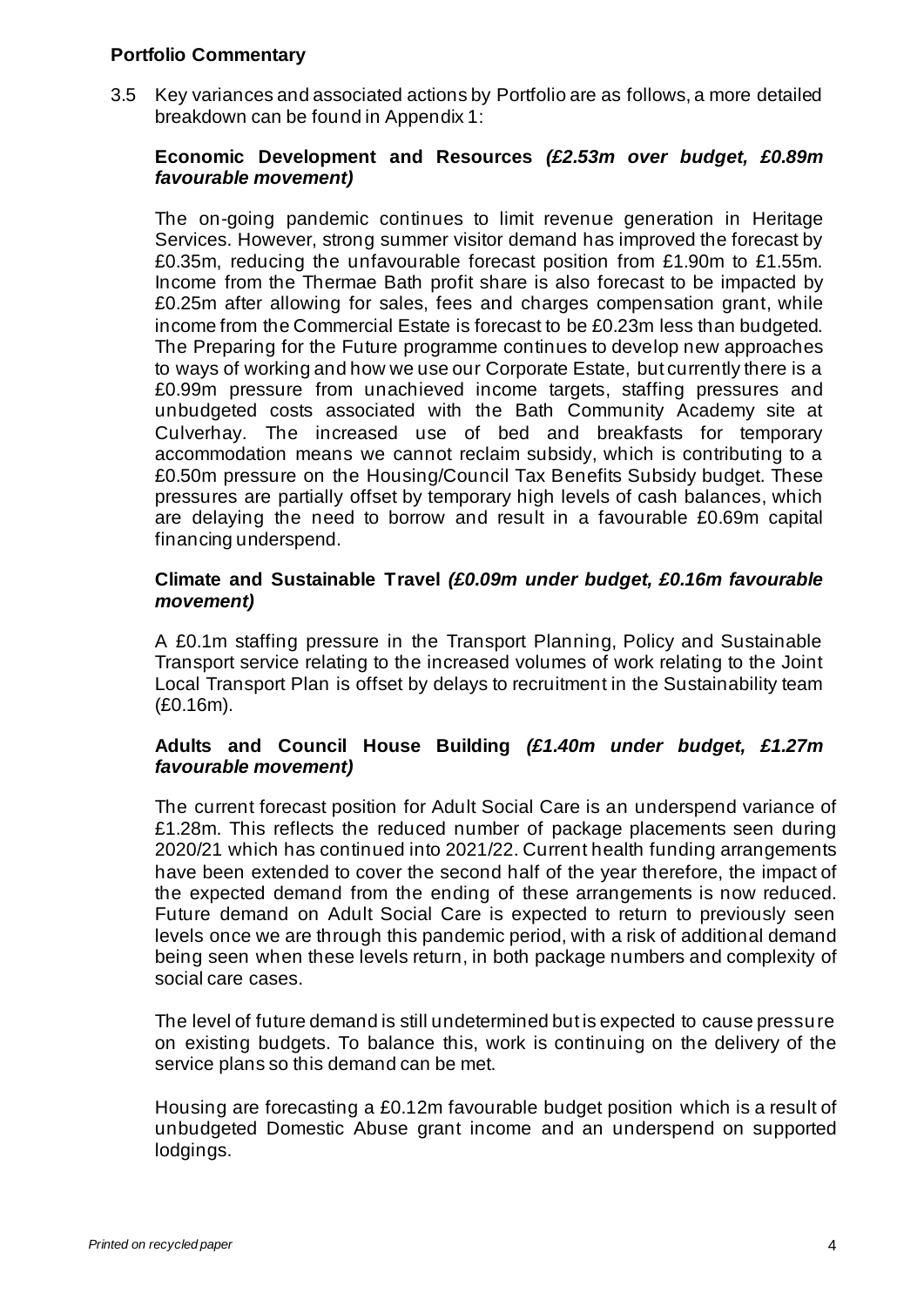#### **Children and Young People, Communities and Culture** *(£2.42m over budget, £2.18m adverse movement)*

The Children and Young People segment of this Portfolio is over budget by £2.30m, this includes £0.80m of Covid related expenditure.

The main element of this over budget position is due to increased costs in the demand-led budgets. In total this area is £1.55m over budget including £0.80m of Covid costs. Placement numbers have risen in Joint Agency Panel placements, whereas Residential placements numbers remain stable. Increased costs of existing packages are the other main cost driver in this area and these have risen due to the increased need our Children and Young People are presenting with, many as a consequence of Covid.

Staffing pressures across the frontline areas of Children's Social Care total £0.47m. This is the result of covering absences within teams, whilst also responding to increasing demand levels and complexity of need.

The Education Psychology Service has a £0.23m over budget position. This is due to increased staffing costs needed to provide the Local Authorities statutory duties in this area, caused by significantly increased requests for assessment, a national shortage of qualified EP's and use of agency staff and un -budgeted maternity cover.

To mitigate these pressures vacancies have been held and recruitment delayed in areas where this is possible, and the transformation program is progressing at pace to realise any potential savings in this financial year. Financial recovery plans are premised on the future availability of lower cost suitable placements being enabled through the Transformation Program.

Reduced income for Events due to social restrictions add a further £0.05m pressure to the portfolio, while savings in Customer Services are currently forecast at risk, adding a further pressure of £0.09m, but plans to mitigate are in development.

### **Schools DSG** *(£6.27m over budget, plus an overspend of £5.42m carried forward from 2020-21)*

The DSG has a forecast overspend of £6.27m in 21/22 made up of significant pressures on SEND. The SEND pressures are estimated based on current pupils identified with Education, Health and Care (EHC) Plans of £6.8m however mitigating actions have identified £0.5m of savings.

Further work on opening the provision of local SEND places at schools in the area will help reduce the pressure and extensive analysis of the specific cost pressures is being conducted to look to reduce the overspend.

Any overspend on the DSG is currently ringfenced to the grant allocation and the Department for Education (DFE) have issued guidance to restrict the supporting of the pressures from council revenue funding. Further guidance is expected to be released regarding this by the DFE and DCLG early next year.

A recovery plan continues to be developed to be shared with the DFE and the Schools Forum, so that the overspend can be recovered over an extended period of several years.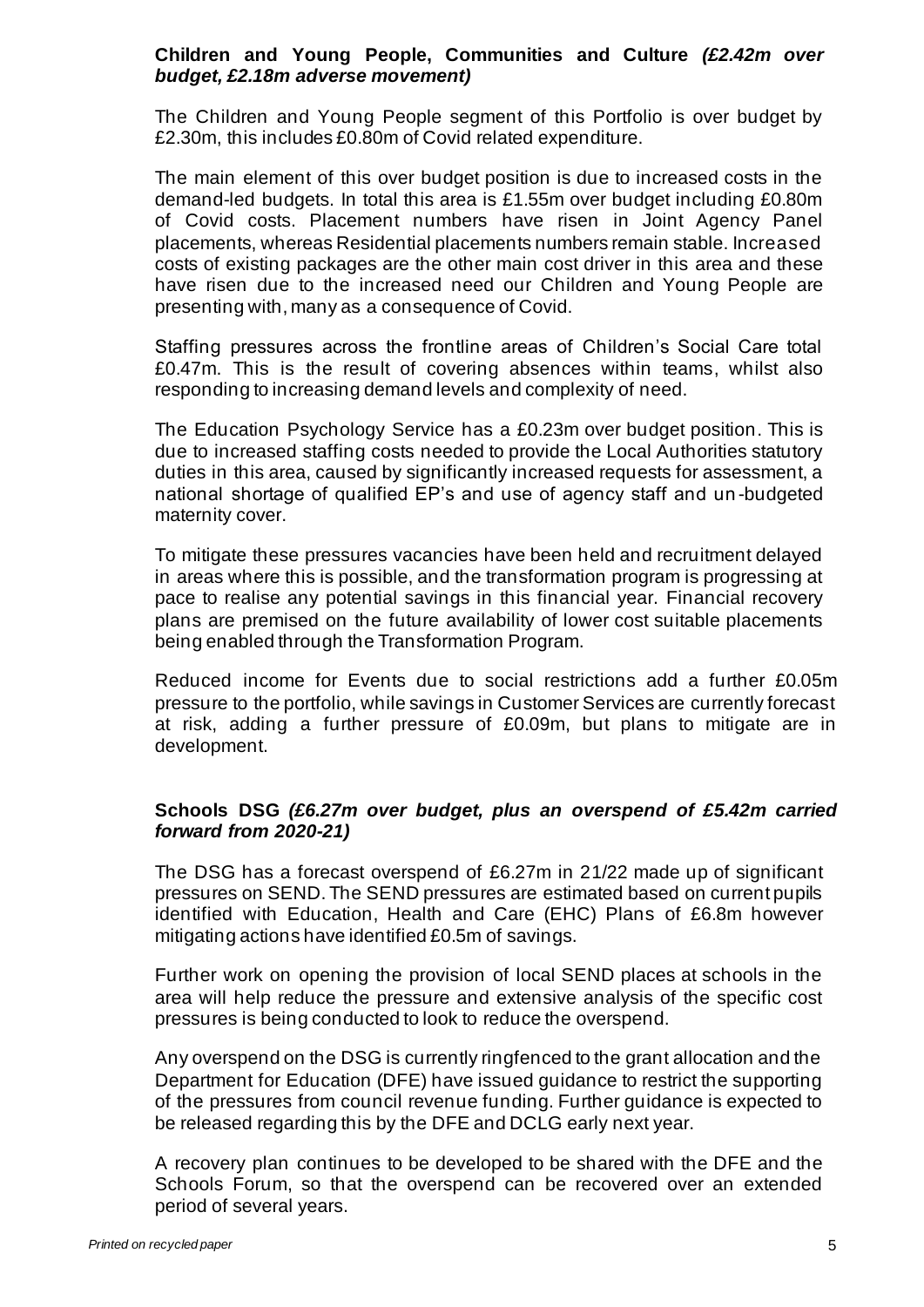### **Neighbourhood Services** *(£0.47m over budget, £0.12m adverse movement)*

Financial support to our leisure operator is causing a £0.20m pressure in the Leisure service, whilst increased staffing, vehicle and electricity costs associated with increased waste tonnages continue to cause the Waste service a net ongoing budget pressure of £0.33m. This unfavourable forecast variance is the net position after including increased income from the sale of recyclates (£0.35m).

## **Transport Services** *(£3.10m under budget, £2.41m favourable movement)*

Parking budgets were rebased by £3.5m reducing the income target in 2021/22 to mitigate the continued expected income losses resulting from the on -going pandemic. As expected, demand for parking remained low in the first quarter and reduced income will be partially offset by the sales, fees and charges compensation grant. However, since government social restrictions were reduced in July, parking income has been significantly higher than expected when setting the 21/22 budget, especially within Bath city centre. Consequently, forecasts for the remainder of the year are also more optimistic, resulting in a favourable forecast outturn variance of £3.13m. There is a significant financial risk around energy contracts resulting from the volatile energy market. Whilst our main gas and electricity contracts are not up for renewal until the end of the financial year, the in-year costs of the Street Lighting contract extension is currently being quantified and work is on-going to establish the most costeffective resolution.

### **Planning** *(£0.66m over budget, £0.03m adverse movement)*

Planning income continues to be significantly impacted by the pandemic, with larger income generating applications remaining low compared to 2019/20 levels. After sales, fees and charges compensation grant and salaries underspends the service is forecasting a £0.53m pressure. Net licensing income is also £0.14m down against budget, whilst the absence of a casino operator is also causing a budget pressure for the portfolio.

# **Savings Performance**

- 3.6 The 2021/22 revenue budget approved savings of £8.5m. 90% (£7.7m) of savings have been delivered in full, 6% (£0.5m) have been mitigated by one-off underspends in year, and 4% (£0.3m) are delayed or will not be achieved and are being addressed through the 2022/23 budget setting process.
- 3.7 The Council's financial position, along with its financial management arrangements and controls, are fundamental in continuing to plan and provide services in a managed way, particularly in light of the medium-term financial challenge. Close monitoring of the financial situation provides information on new risks and pressures in service areas, and appropriate management actions are then identified and agreed to manage and mitigate those risks.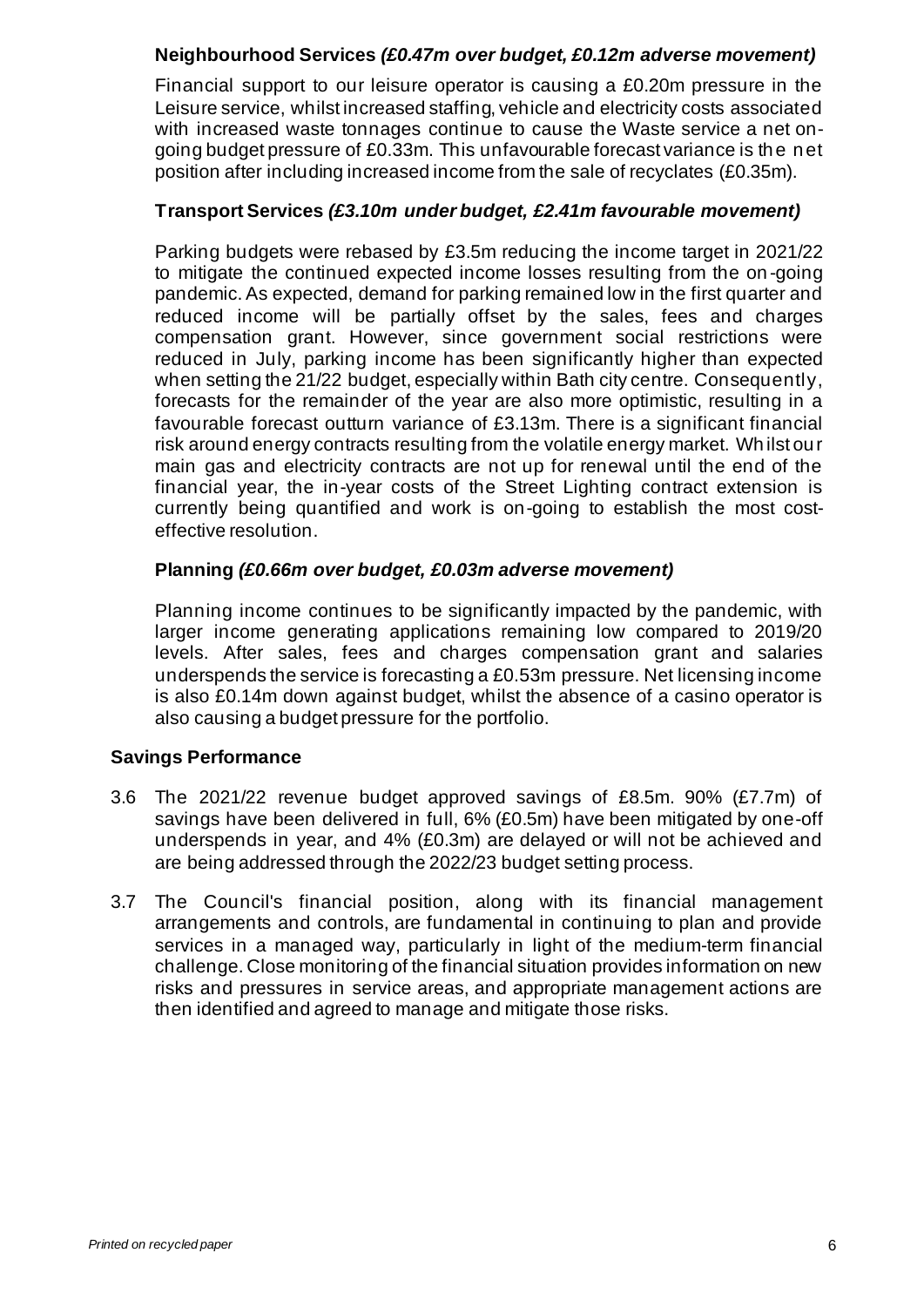#### **REVENUE BALANCES, CONTINGENCY AND RESERVES**

3.8 The current forecast revenue position includes planned and approved use of earmarked reserves as set out in the table below.

# **Key Reserves**

3.9 The following table shows the balances of key reserves at the beginning of the year, planned use, and expected balance at the year-end based on current forecast:

|                                                    | <b>Balance as</b><br>at<br>01/04/2021<br>E'm | 2020/21 O/T<br><b>Report</b><br><b>Approved</b><br><b>Transfers</b><br>E'm | <b>Projected Use</b><br><b>Commitments</b><br>E'm | <b>Estimated</b><br><b>Balance</b><br>31/03/2022<br>E'm |
|----------------------------------------------------|----------------------------------------------|----------------------------------------------------------------------------|---------------------------------------------------|---------------------------------------------------------|
| Revenue Budget<br>Contingency                      | 2.94                                         | 0.10                                                                       | (0.54)                                            | 2.50                                                    |
| Financial Planning and<br><b>Smoothing Reserve</b> | 3.06                                         | 4.61                                                                       | (0.73)                                            | 6.94                                                    |
| Transformation<br><b>Investment Reserve</b>        | 1.93                                         | 0.70                                                                       | (0.63)                                            | 2.00                                                    |
| Covid Contingency<br>Reserve (Govt grant)          | 5.62                                         | 0.00                                                                       | 5.62                                              | 0.00                                                    |
| Restructuring &<br><b>Severance Reserve</b>        | 2.18                                         | 0.00                                                                       | 0.28                                              | 1.90                                                    |

# **Reserves and Flexible Capital Receipts**

3.10 Flexible Capital Receipts are being utilised for revenue spend that results in ongoing revenue savings. A five-year estimated use of £11.5m was agreed as part of budget setting in February 2021, this has now been updated to reflect the re-profiled requirement and re-phasing into 2021/22 as follows:

|                                     | <b>Actual</b> | <b>Actual</b> | <b>Actual</b> | <b>Actual</b> | <b>Available</b> | Est          |
|-------------------------------------|---------------|---------------|---------------|---------------|------------------|--------------|
|                                     | <b>Usage</b>  | <b>Usage</b>  | <b>Usage</b>  | <b>Usage</b>  | <b>Balance</b>   | <b>Total</b> |
|                                     | 2017/18       | 2018/19       | 2019/20       | 2020/21       | 2021/22          | <b>Usage</b> |
|                                     | £'m           | £'m           | £'m           | £'m           | £'m              | £'m          |
| <b>Flexible Capital</b><br>Receipts | 3.12          | 3.45          | 1.26          | 0.10          | 3.57             | 11.50        |

3.11 Unapplied capital receipts of £2.776m were carried forward from 2020/21 and £1.173m has been received in 2021/22 so far with a further £4.240m budgeted for receipt in 2021/22.

# **General Fund Un-Earmarked Reserve**

3.12 The General Fund Un-Earmarked Reserve is retained to meet the Council's key financial risks. The risk assessment has set a range of between £11.6m and £12.8m to meet those risks in the 2021/22 financial year. The reserve has a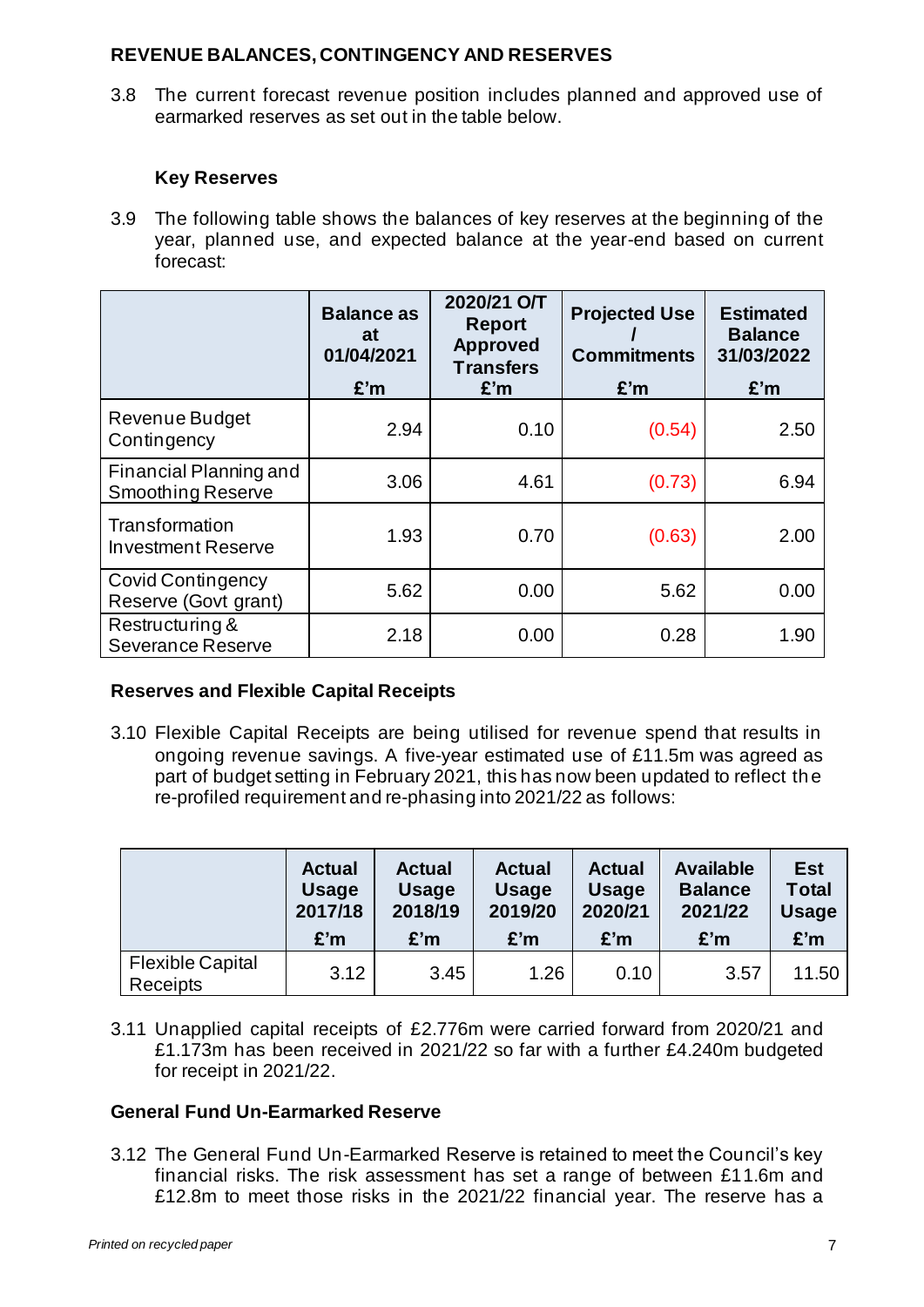current uncommitted balance of £12.6m in line with the level reported in the 2021/22 Budget Report.

### **Revenue Budget Virements**

3.13 Any revenue budget virements which require Cabinet approval are listed in Appendix 3(i). Technical budget adjustments are also shown in Appendix 3(i) for information purposes, as required by the Budget Management Scheme.

# **COUNCIL TAX, COUNCIL TAX SUPPORT AND BUSINESS RATES**

- 3.14 The Council saw a large increase in the number of people claiming Local Council Tax Support (LCTS) as result of the economic impact of the pandemic during 2020/21. The 2021/22 tax base allowed for an increase of 5% on the number of working age recipients as at the end of November 2020 with budgeted costs of LCTS set at £10.97m. The cost at the beginning of April was £10.69m and there has been a gradual reduction over the first six months of the financial year, in line with a fall in working age claimants, with the cost at the end of September £10.19m. This is currently £0.78m below the budget estimate which will contribute to a Council Tax Collection Fund surplus if the position remains at this level at year end. The number of working age claimants at the end of September was 6,339 compared to the budget assumption of 6,915. The reduction is due to claimants ceasing to be entitled to LCTS, for example where they have returned to employment.
- 3.15 The actual outturn position on LCTS and the impact on the Council Tax collection fund will depend on a number of variables, including the change in number of claimants and the period claimants remain eligible for support whilst seeking employment and this will continue to be monitored closely during the remainder of the year. Further increases in claimants may feed through as the government furlough support scheme ended on the 30<sup>th</sup> September 2021.
- 3.16 The Collection Fund is also benefitting from an increase in the number of chargeable dwellings which is above the level forecast when setting the taxbase for 2021/22. Taking both the reduction in LCTSS claimants and the increase in chargeable dwellings into account, the current forecast is for an in year £1.5m surplus on the Collection Fund in respect of Council Tax, of which the Council's share is £1.26m. This represents a positive variance of 1.2% against the 2021/22 forecast income.
- 3.17 Under Local Government accounting arrangements for Council Tax, the impacts of the Council Tax collection fund projected outturn position will be built into the financial planning assumptions as part of the 2022/23 budget.
- 3.18 The Council's share of the improved 2020/21 Council Tax Collection Fund final outturn position of £1.3m, as reported to Cabinet in July, has been reflected in the Medium Term Financial Strategy update which was reported to Cabinet in September.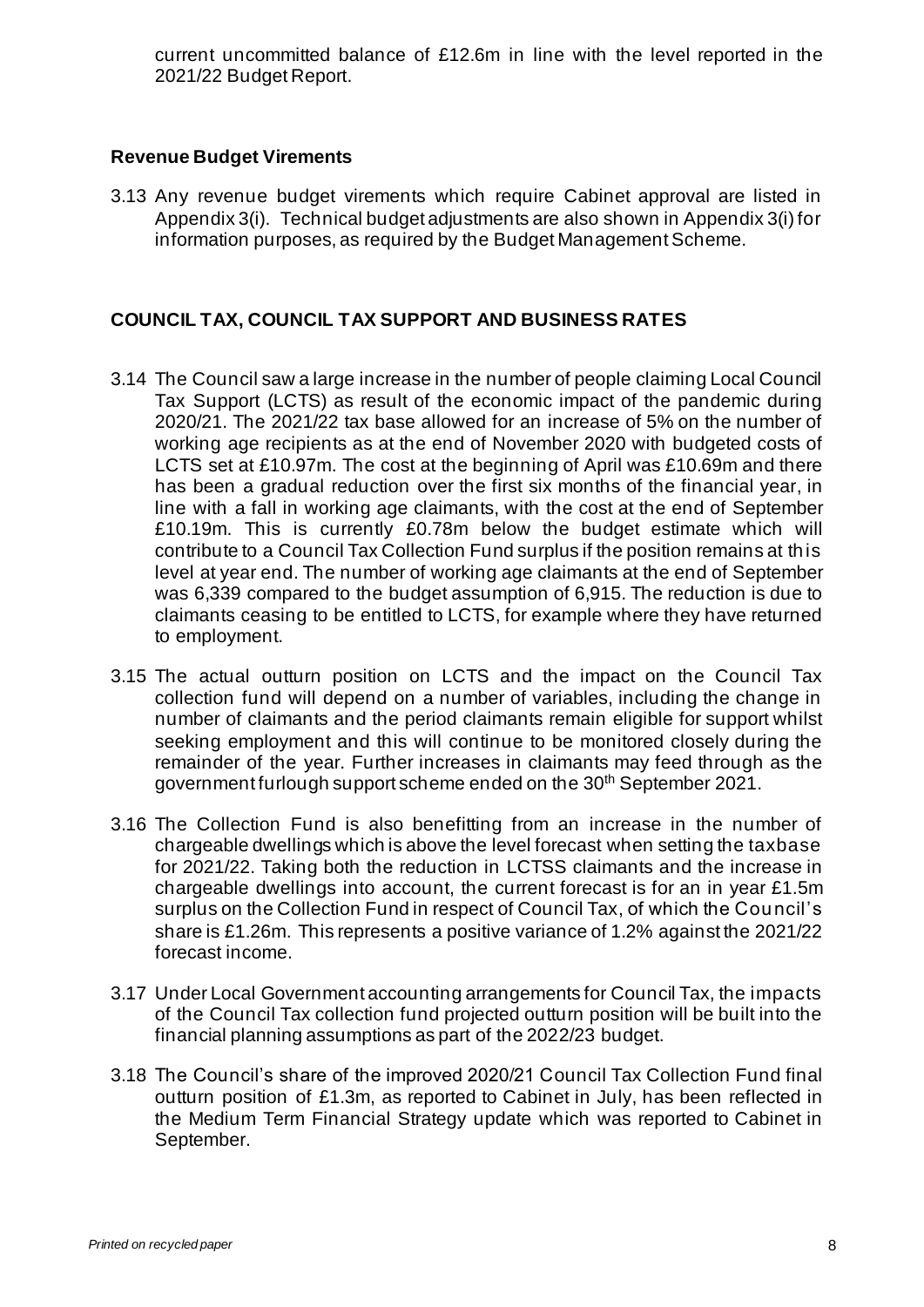#### **Business Rates**

- 3.19 The government announced, as part of the Chancellor's Budget Statement in early March 2021, that it will continue to provide eligible retail, hospitality and leisure properties in England with 100% business rates relief from 1 April 2021 to 30 June 2021. This will be followed by 66% business rates relief for the period from 1 July 2021 to 31 March 2022, capped at £2 million per business for properties that were required to be closed on 5 January 2021, or £105,000 per business for other eligible properties.
- 3.20 The Council will be recompensed for the reduction in business rate income arising from this relief via a s31 compensation grant. The announcement was made after the 2021/22 budget for business rate income was set, so the award of the relief will create a collection fund deficit which will be offset by the s31 compensation grant income received into the Council's revenue account. As at the end of September retail relief of £19.6m had been granted.
- 3.21 The current in year forecast for the Business Rate element of the collection fund is for a deficit of £0.07m, after allowing for additional s31 grant funding in respect of the retail reliefs. The deficit is mainly the result of a reduction in rates payable partly offset by a favourable position on the appeals provision, following the withdrawal of a number of appeals made against the 2010 rating list.
- 3.22 Empty property relief following business closures has increased from £4.2m to £4.8m in the first half of the year, but currently remains below the £5.3m allowance included when setting the business rate income forecast for 2021/22.
- 3.23 The table below shows the overall forecast position on the Collection Fund for Business Rates. Including the surplus carried forward from the 2020/21 outturn position to the current in year deficit it shows an overall projected surplus of £2.83m of which the Council's share is £2.66m.

| <b>Business Rates Collection Fund</b>                                | Total<br>(£m) | <b>B&amp;NES</b><br><b>Share</b><br>(94%)<br>(£m) |
|----------------------------------------------------------------------|---------------|---------------------------------------------------|
| Collection Fund - Projected 2021/22 In Year<br>Deficit               | 19.68         | 18.50                                             |
| Additional Extended Retail Relief Impact<br>funded through s31 grant | $-19.61$      | -18.43                                            |
| In Year Deficit after Extended Retail Relief<br>s31 grant funding    | 0.07          | 0.07                                              |
| 2020/21 Surplus Carried Forward                                      | $-2.90$       | $-2.73$                                           |
| <b>Total Projected Surplus</b>                                       | -2.83         | -2.66                                             |

3.24 As set out in the Budget Report, any surplus or deficit on the Business Rate Collection Fund and associated income will be transferred to or from the Business Rates Reserve for consideration as part of the Business Rates calculations for future years and this position will be reflected in the 2022/23 budget. The balance on the Business Rate Reserve as at 1st April 2021 was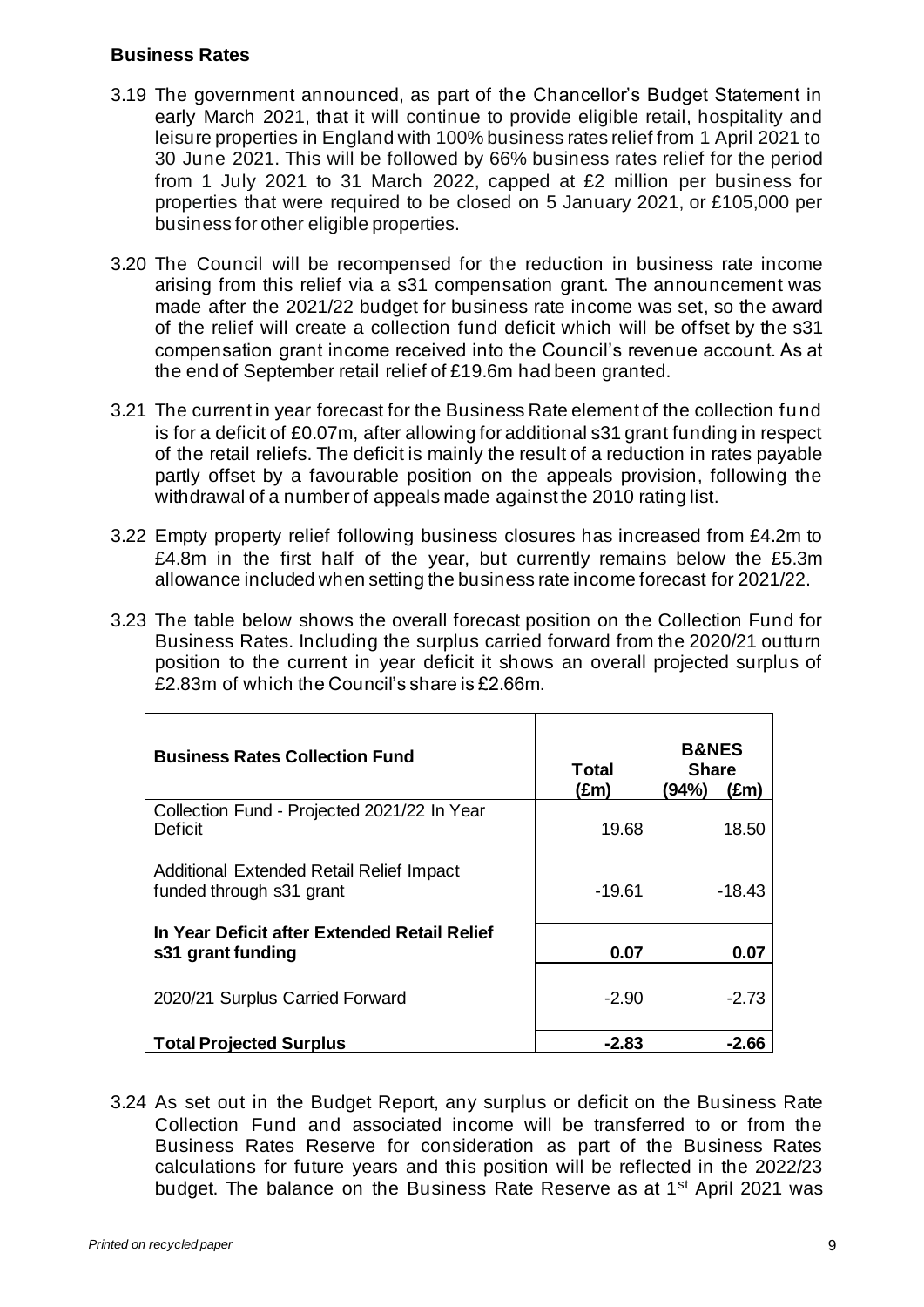£3.684m, this includes the £2.8m transfer from the reserve approved in the 2021/22 budget report.

# **CAPITAL BUDGET**

3.25 The current position of the 2021/22 Capital Programme is a forecast of £121.0m against a budget of £135.6m. The variance of £14.6m mainly reflects slippage on the large Economic Development Project for Bath Western Riverside and lower than forecast loans to Aequus in respect of Housing Developments. The following table shows a summary of the current position by Cabinet Portfolio. The full breakdown of the Capital Programme by Portfolio can be found in Appendix 4(ii) with key scheme commentary in Appendix 2. Appendix 4(ii) sets out budget changes actioned since the February Budget setting and also reflects the rephasing from 2020/21 as approved in the Revenue & Capital Outturn 2020/21 July Cabinet report.

| <b>Portfolio Summary</b><br><b>Monitor</b> | <b>Annual</b><br><b>Current</b><br><b>Budget</b><br>2021/22 | <b>Forecast</b><br>$\frac{2021}{22}$ | <b>In-Year</b><br><b>Variance</b><br>2021/22 | <b>Forecast</b><br><b>Re-phasing</b><br>to 2022/23 | <b>Other</b><br><b>Variance</b><br>2021/22 |
|--------------------------------------------|-------------------------------------------------------------|--------------------------------------|----------------------------------------------|----------------------------------------------------|--------------------------------------------|
|                                            | £'000                                                       | £'000                                | £'000                                        | £'000                                              | £'000                                      |
| <b>Economic Development</b>                |                                                             |                                      |                                              |                                                    |                                            |
| and Resources                              | 73,303                                                      | 60,720                               | 12,583                                       | 12,583                                             | 0                                          |
| <b>Climate and Sustainable</b>             |                                                             |                                      |                                              |                                                    |                                            |
| Travel                                     | 8,211                                                       | 8,211                                | 0                                            | Ω                                                  | 0                                          |
| <b>Adults and Council</b>                  |                                                             |                                      |                                              |                                                    |                                            |
| <b>House Building</b>                      | 9,548                                                       | 8,928                                | 620                                          | 620                                                | 0                                          |
| <b>Children and Young</b>                  |                                                             |                                      |                                              |                                                    |                                            |
| People, Communities and                    |                                                             |                                      |                                              |                                                    |                                            |
| Culture                                    | 10,033                                                      | 9,859                                | 174                                          | 174                                                | 0                                          |
| Neighbourhood Services                     | 24,641                                                      | 23,471                               | 1,171                                        | 1,171                                              | 0                                          |
| <b>Transport Services</b>                  | 9,861                                                       | 9,776                                | 85                                           | 85                                                 | 0                                          |
| <b>Grand Total</b>                         | 135,597                                                     | 120,964                              | 14,633                                       | 14,633                                             | 0                                          |

*Note: Some of the figures in this table are affected by rounding.*

The graph below illustrates the value and forecast against budget for all in year capital budgets by Cabinet Portfolio:

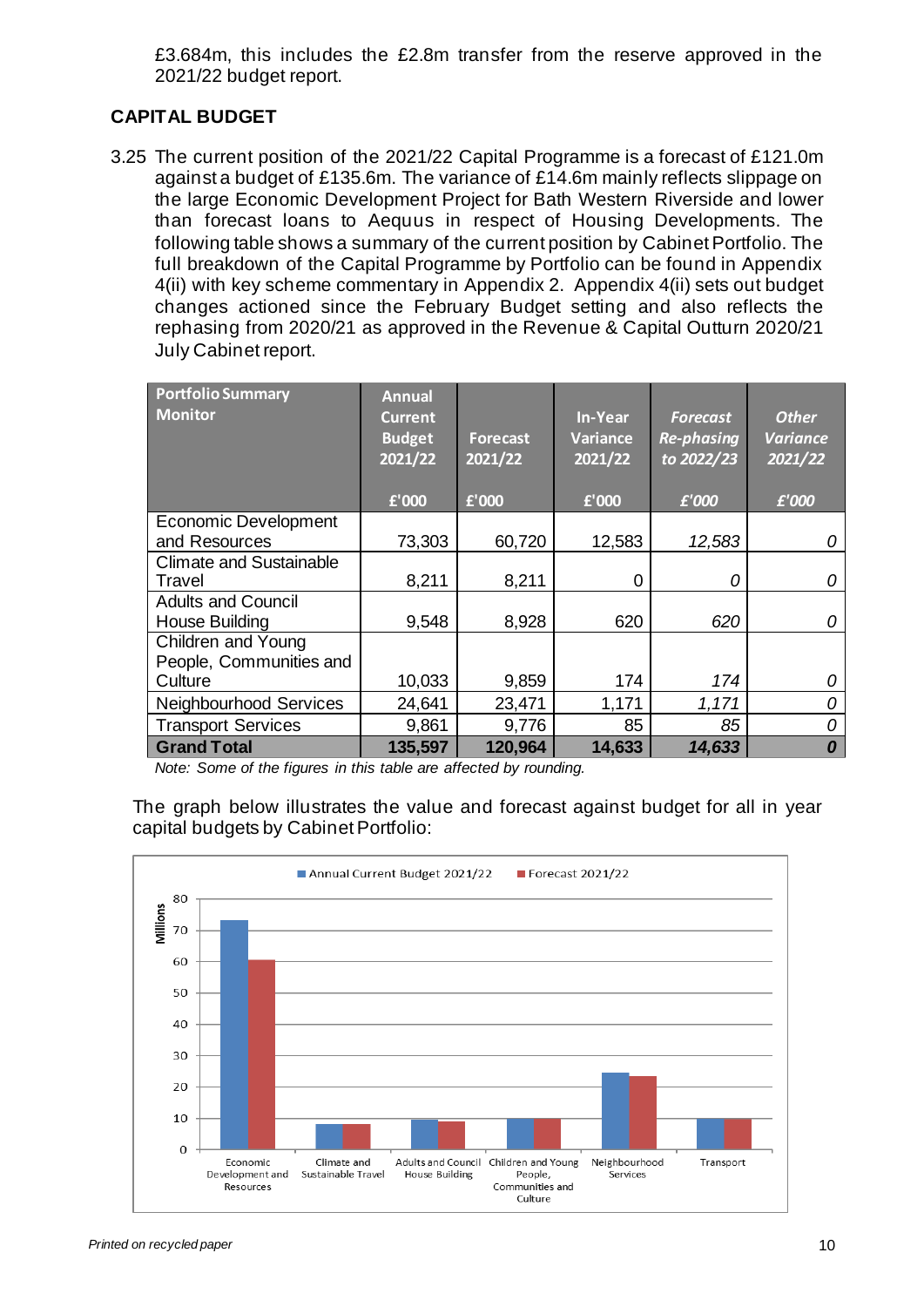# **Capital Commentary**

- 3.26 The key in year variances on the programme by portfolio include:
- **Economic Development and Resources** Re-profiled spend in 21/22 includes forecast rephasing of £7.1m of Housing Company loans after review of the ACL/ADL business plan, £4.6m for Bath Western Riverside scheme where phasing is being aligned with Homes England Grant and £0.6m of budget for works to Grade II listed buildings in Orange Grove.
- **Adults and Council House Building** Pemberley Place affordable housing scheme delayed due to Covid, with grant funding of £300k now expected to be re-phased into 22/23. Affordable Warmth Grant Scheme - £320k of grant funding will be sought to be rephased into 22/23 after unsurmountable supplier issues limited awards this summer.
- **Children and Young People, Communities and Culture –** Pedestrian footbridge at St Nicholas Primary – completion of the bridge and budget of £174k rephased into 22/23 whilst access agreements are finalised.
- **Neighbourhood Services –** vehicle replacement programme, £0.6m of budget rephased into 22/23 in line with the specialised tender timescales. £0.4m of budget rephased in respect of Sydney Gardens, where works are now expected to complete in the first quarter of 22/23 following programme delays arising from Covid.

#### **RISKS**

The key risks to the budget were outlined in the Councils 2021/22 Budget Report, in compliance with the Council's decision-making risk management guidance. These have been reviewed with the additional risks added below, including risks that specifically relate to the Covid-19 pandemic:

| <b>Risk</b>                            | <b>Likelihood</b> | <b>Impact</b> | <b>Risk Management Update</b>                                                                               |
|----------------------------------------|-------------------|---------------|-------------------------------------------------------------------------------------------------------------|
| Continued                              | Possible          | High          | This is certainly a material risk, whilst not one the                                                       |
| government                             |                   |               | Council has direct control over, every step is being put                                                    |
| restrictions in the                    |                   |               | in place to follow government guidance following the<br>recommendations of our Director of Public Health.   |
| event of new variants                  |                   |               |                                                                                                             |
| impacting vaccine                      |                   |               |                                                                                                             |
| <b>SUCCESS</b>                         |                   |               |                                                                                                             |
| Operational budget<br>pressures due to | Possible          | High          | There is the risk of built up demand on Council                                                             |
| latent demand and                      |                   |               | services and backlog because of operational activity<br>being diverted to managing the Covid pandemic. This |
| backlog                                |                   |               | may result in one-off cost pressures to clear the                                                           |
|                                        |                   |               | backlog.                                                                                                    |
| Long term impacts on                   | Possible          | High          | Current modelling has been prudent anticipating a                                                           |
| the Councils                           |                   |               | material impact in 2021/22. The roll back of the                                                            |
| <b>Commercial Estate</b>               |                   |               | furlough programme could impact business viability                                                          |
| over and above                         |                   |               | and therefore risk of further voids will be monitored                                                       |
| anticipated levels.                    |                   |               | closely over the coming weeks and months.                                                                   |
| from<br>income<br>The                  | Possible          | High          | Continue to monitor income levels and impact on                                                             |
| Heritage<br><b>Services</b>            |                   |               | business plan in light of capacity restrictions. We                                                         |
| may not recover in the                 |                   |               | anticipated income will not fully recover in the medium                                                     |
| short term.                            |                   |               | term and growth was built into the medium terms                                                             |
|                                        |                   |               | financial plan for the next three years.                                                                    |
| Impact on Reserves                     | Possible          | High          | Without additional government grant in recognition of                                                       |
| Printed on recycled paper              |                   |               | 11                                                                                                          |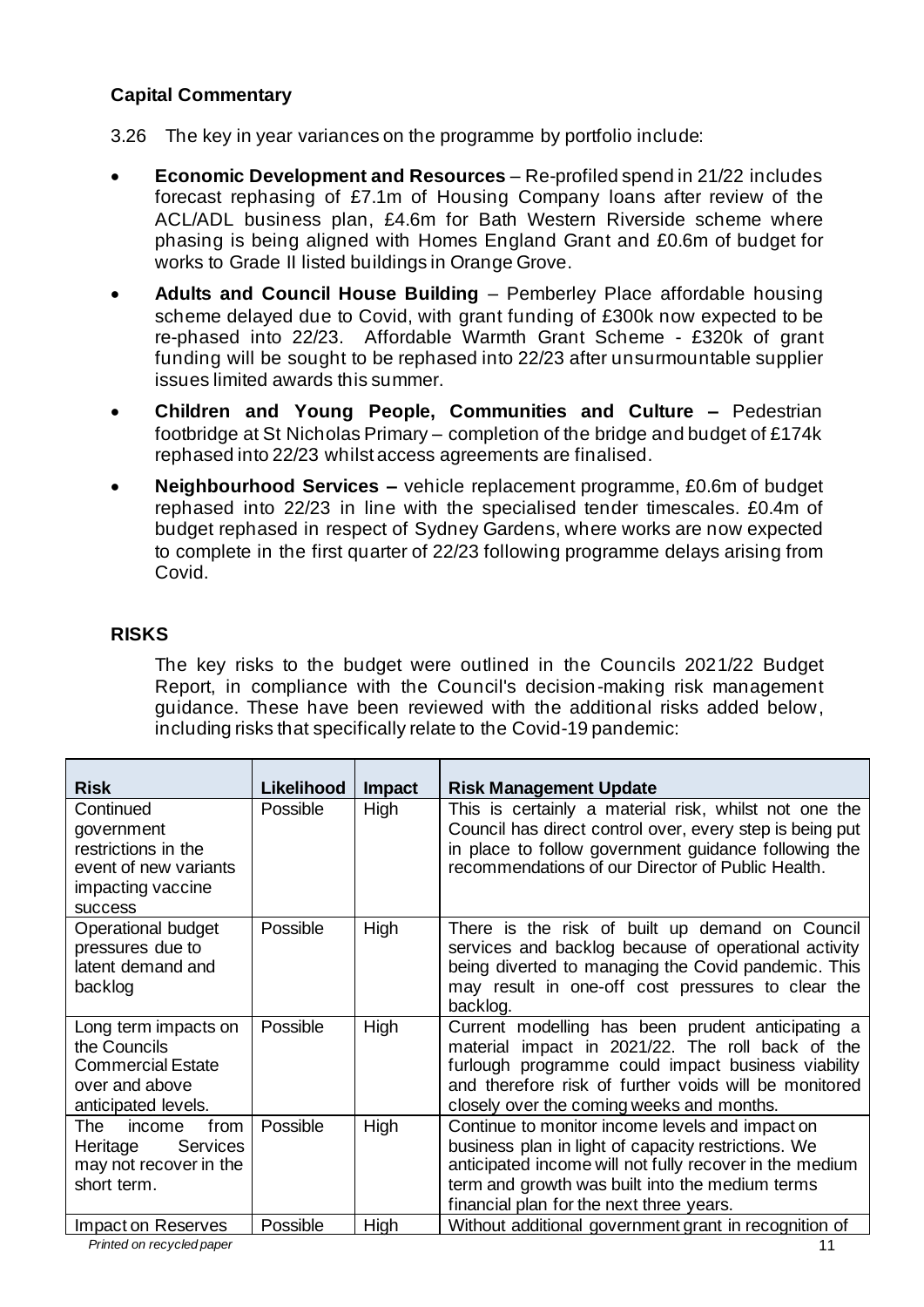|                                                                                                                                |          |        | Covid related financial pressures there is the risk that<br>Council reserve levels are not enough to manage in-<br>year and future years risk.                                                                                                                                                                                                                                                                                                                                                                                                                                                                    |
|--------------------------------------------------------------------------------------------------------------------------------|----------|--------|-------------------------------------------------------------------------------------------------------------------------------------------------------------------------------------------------------------------------------------------------------------------------------------------------------------------------------------------------------------------------------------------------------------------------------------------------------------------------------------------------------------------------------------------------------------------------------------------------------------------|
| Interest rates increase                                                                                                        | Likely   | Medium | A reserve is available for borrowing to manage market<br>risk and long-term borrowing costs have been factored<br>longer-term MTFS. Due to increasing<br>into the<br>inflationary pressures the current forecast from our<br>treasury management advisors is that there will be an<br>increase in Base Rate from 0.1% to 0.25% in the<br>second quarter of 2022. They also forecast that<br>borrowing rates will remain around current levels<br>following recent increases before falling as inflation<br>decreases. The Council will continue to consider<br>shorter term borrowing options alongside the PWLB. |
| Volatility and<br>uncertainty around<br>business rates                                                                         | Likely   | High   | The impacts of Covid-19 will increase the volatility and<br>uncertainty around business rate income. In 2021/22<br>this risk will be partly offset by the extension of the<br>business rate relief scheme for Retail, Leisure and<br>Hospitality businesses.<br>We continue to monitor arrears, CVAs, and<br>liquidations with a specific reserve held to manage in-<br>year volatility.                                                                                                                                                                                                                          |
| Capital projects not<br>delivered resulting in<br>revenue reversion<br>costs or liabilities from<br>underwriting<br>agreements | Possible | High   | The Council has a number of projects within this<br>category. These risks will continue to be monitored<br>and reported. An assessment is made as part of the<br>budget process to ensure that revenue reserves are<br>sufficient to meet these risks. The capital programme<br>methodology looks to de-risk projects wherever<br>possible.                                                                                                                                                                                                                                                                       |
| Changes to<br><b>Government Policy</b><br>that affects future<br>funding                                                       | Likely   | High   | Need to monitor and continue to highlight impact                                                                                                                                                                                                                                                                                                                                                                                                                                                                                                                                                                  |
| <b>Brexit risks</b>                                                                                                            | Likely   | Medium | The short to medium term impacts of Brexit on the<br>Councils supply chain may result in contractual cost<br>pressures from customs tariffs that previously did not<br>apply. Emerging risks to the Council through access to<br>the labour market.                                                                                                                                                                                                                                                                                                                                                               |
| <b>Funding pressures</b><br>through WECA, CCG<br>and other partners                                                            | Possible | Medium | Ensure good communication links with partner<br>organisations.                                                                                                                                                                                                                                                                                                                                                                                                                                                                                                                                                    |
| Capital receipts in the<br>areas identified are<br>insufficient to meet<br>target                                              | Possible | Medium | There is a risk that a depressed market will impact on<br>current values, in the short to medium term the<br>Council should not rely on capital receipts as a key<br>funding source.                                                                                                                                                                                                                                                                                                                                                                                                                              |
| Volatile energy<br>market and price<br>increases                                                                               | Likely   | High   | Our Street Lighting contract is up for renewal, as will<br>our gas and electricity contracts on 31/03/22. The<br>significant increases in energy prices could result in a<br>material financial pressure for the organisation.                                                                                                                                                                                                                                                                                                                                                                                    |

# **4 STATUTORY CONSIDERATIONS**

4.1 The annual medium-term financial planning process allocates resources across services with alignment of these resources towards the Council's corporate priorities. This report monitors how the Council is performing against the financial targets set in February 2021 through the Budget setting process.